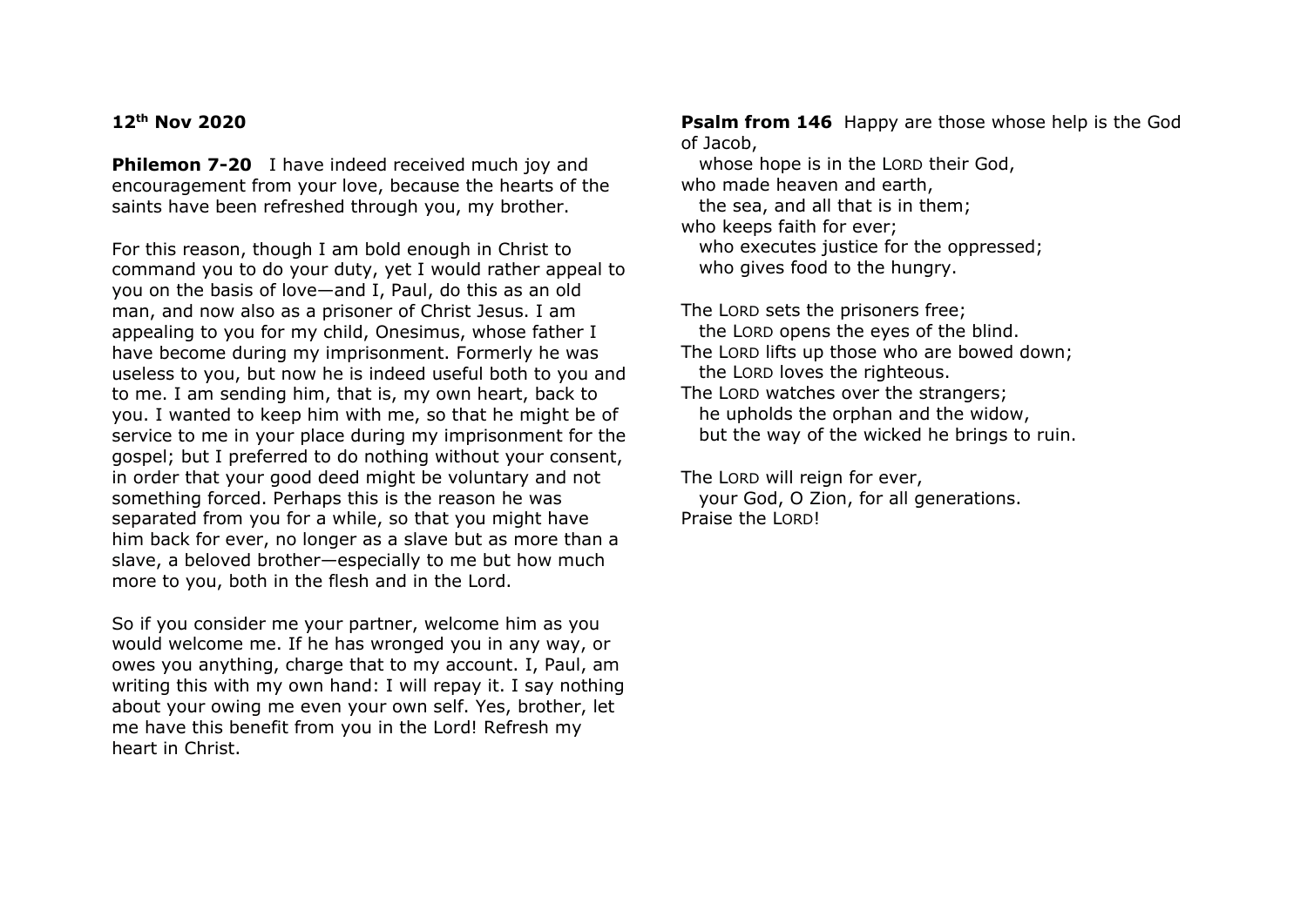**Luke 17:20-25** Once Jesus was asked by the Pharisees when the kingdom of God was coming, and he answered, 'The kingdom of God is not coming with things that can be observed; nor will they say, "Look, here it is!" or "There it is!" For, in fact, the kingdom of God is among you.'

Then he said to the disciples, 'The days are coming when you will long to see one of the days of the Son of Man, and you will not see it. They will say to you, "Look there!" or "Look here!" Do not go, do not set off in pursuit. For as the lightning flashes and lights up the sky from one side to the other, so will the Son of Man be in his day. But first he must endure much suffering and be rejected by this generation.

**Sermon**: The little cut through, the alleyway, from the High Street in Witney to the car park at the back, known as Wesley Walk, is one of my favourite places in the middle of town. The Eden café is there, and is a particular treat for me to visit. Also there is Beanbag, the alternative healthcare store. And more recently the new shop Waste0 *(wastezero)* has appeared*.*

I'm sure most of you know that the Eden café specialises in vegan food and drinks, and as someone who occasionally ventures into the world of veganism I like to support their cause. Beanbag stocks all kinds of natural health products, which I much prefer to anything containing lots of chemicals. But my greater joy of all of these places in Wesley Walk has to be Waste0.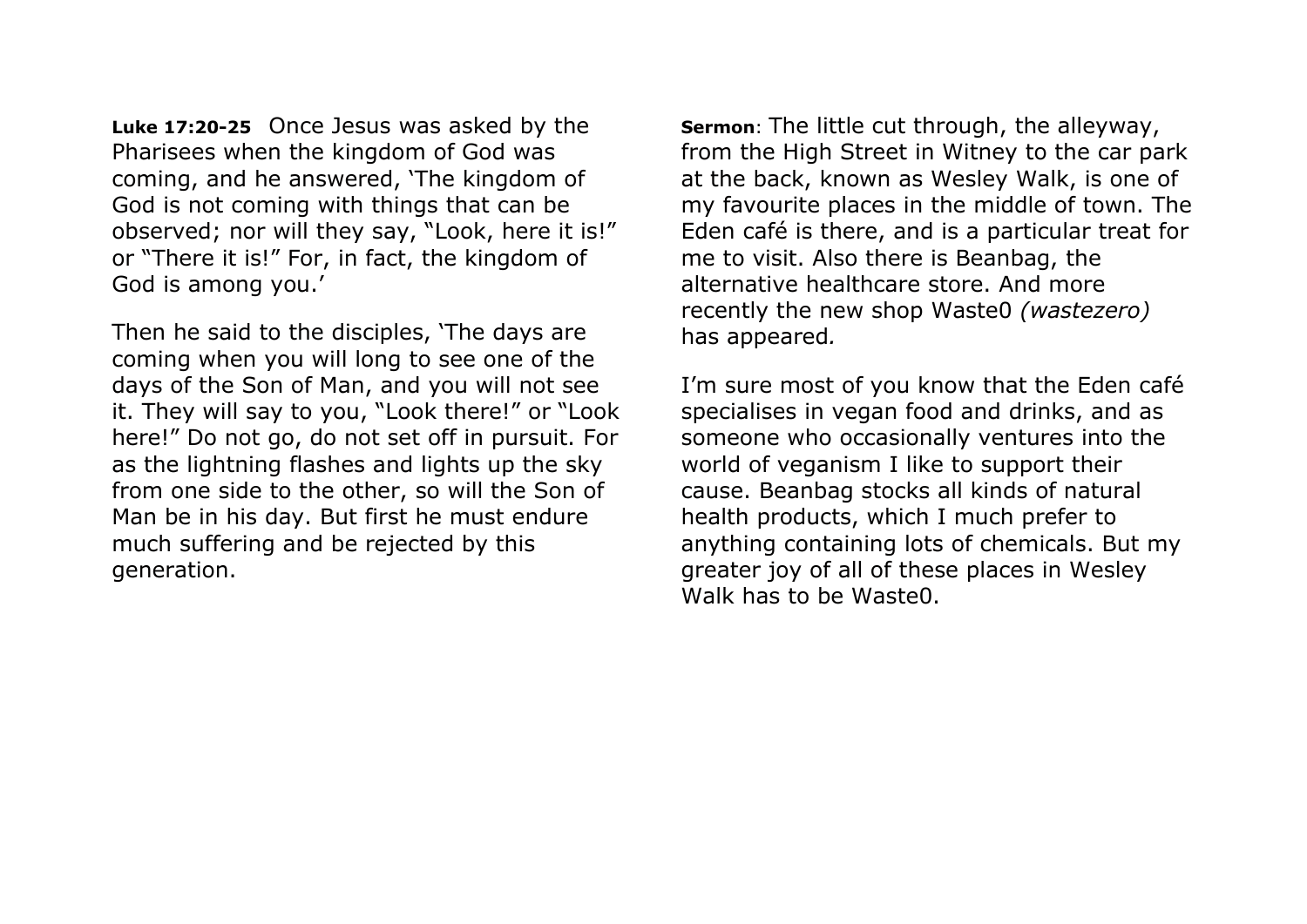What you may not know is that the owners of Watse0 were originally engineers in Romania, and they came to Britain to work for the wellknown company Aston Martin. But once here, they had a realisation, that the way we live life is not sustainable in the long term for our planet. That realisation turned into a vision, and that was for them to start retailing in environmentally sustainable ways. And so their shop Waste0 was created, and if you've not yet had an opportunity to discover them, now might be a good time, because they're managing to stay open during this time of a 2<sup>nd</sup> lockdown. Their motto: Refuse, Rethink, Reuse, Repurpose, Recycle. You can buy anything there from sacks of Shipton Mill flour to free range eggs to every kind of pasta or rice you can imagine, fresh fruit and veg, household cleaning materials, as well as natural products such as bamboo toothbrushes and real cotton nappies.

As to be expected, nothing is packaged up, everything is loose; you either take your own containers and fill them up, or you can use their paper bags: Refuse, Rethink, Reuse, Repurpose, Recycle!

I find it a rather funny coincidence that Waste0 is directly opposite the café called Eden: both places remind me of the ways we might avoid our continuing exploitation and damage to the world – and I wonder whether the owners of Waste0 have made the connection between themselves and the name of the Eden café opposite; I'll ask them next time I'm there! Our gradual and potential destruction of the planet and the alternative possibility of a return to a biblical Eden-like existence are in some small way held in check right there in Wesley Walk: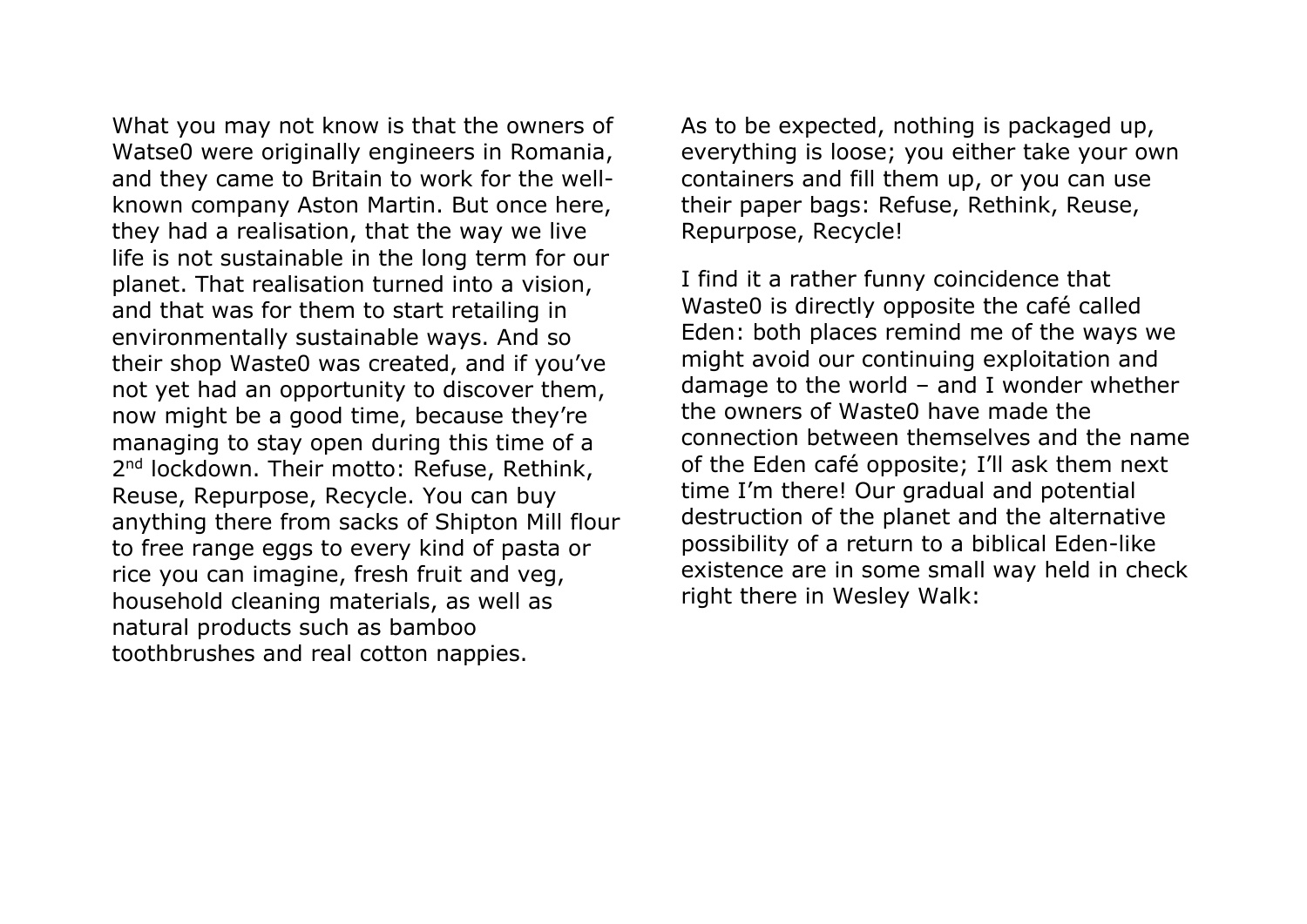the remit God gave to his created humans was clearly to look after the earth and be responsible for its health, well-being, and productivity – these places, Eden café, Waste0 and Beanbag offer us a small but meaningful opportunity to individually contribute to the responsibility I believe God gave us.

You might by now be wondering what all this has to do with our Gospel and the Kingdom season we're now in. Well in our reading today, the Pharisees have asked Jesus when the kingdom of God was coming. Jesus replies: 'the kingdom of God is among you'. This answer by Jesus can of course be understood in all kinds of ways, and we don't have the time right now to explore all of those possibilities as to what he meant by that answer.

For now, I want us to think about how we can try and understand God's kingdom right now, right here, and how we live that out, hence making a connection with something we have right here in Witney - the Eden café, and the shop waste0 which I've just been describing. The owners of the shop have realised that it is now – not just at some point in the future – that we need to act, and to do whatever is possible to help protect and look after the world. Part of living in God's Kingdom as Christians in the here and now must surely be to act as though we are really that, we really are kingdom people, and a part of that is to do all we can to acknowledge and work with the responsibility we were given when God created us. Living as though we are God's kingdom right now, in this time, means working now to do everything we can to look after the earth and to hold our responsibility for its health and well-being.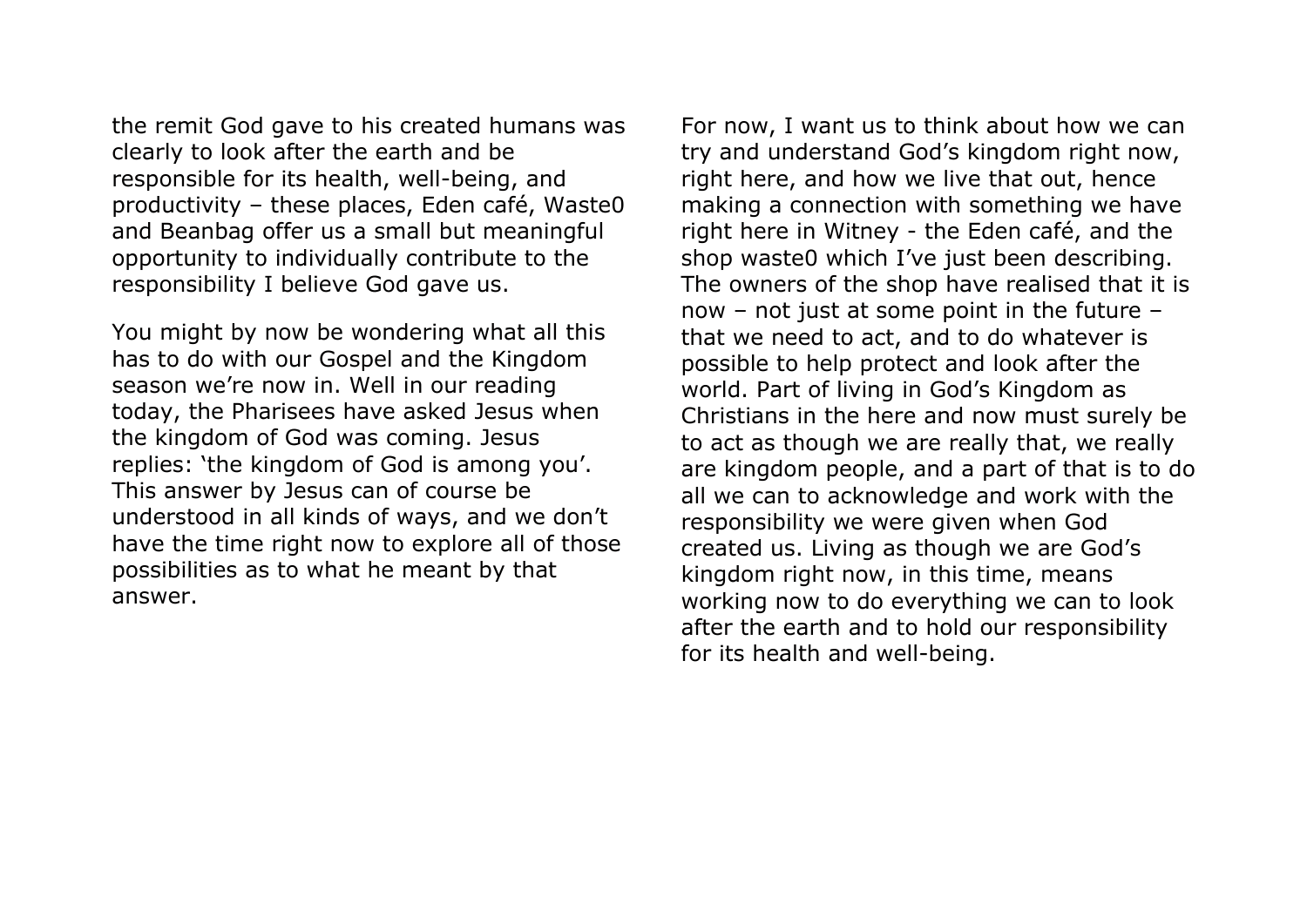This clearly is not an issue we can just sit back with and hope that others in authority will take the lead. All of us can embrace the need to play our part in the created order of God's kingdom.

What is the alternative if we don't try to do this? The alternative as I understand it is that we continue to wait and watch the world deteriorating and declining environmentally and then maybe in some kind of crazy panic when things have got far worse, try to claw back and restore all that is lost and in decay. We may well by then be far too late, and judgement will be upon us. Waiting and watching seems to me highly unsatisfactory and the problem by then of course will be even more mammoth than many experts in environmental studies are already telling us. Things will only go one way should we do nothing. The kingdom of God is among us – we are it, and with that comes responsibility.

The owners of waste0, it seems, aren't waiting for the further decline of our environment, but are addressing the issues right now. I'm aware that sceptics would say that these small scale efforts by relatively lone workers are nothing like big enough to have the impact which is required, but as so many environmentalists have already told us, if every one of us made even a small contribution to helping, then all of those small contributions add up to a much greater whole, and the collective impact is far greater than we may have individually imagined.

And so the café named Eden is well placed opposite Waste0. As said, the name Eden reminds us of our responsibilities within the created order. Is it possible then that each of us can contribute to the restoration of an Eden like existence, where care for the earth is of the highest priority?